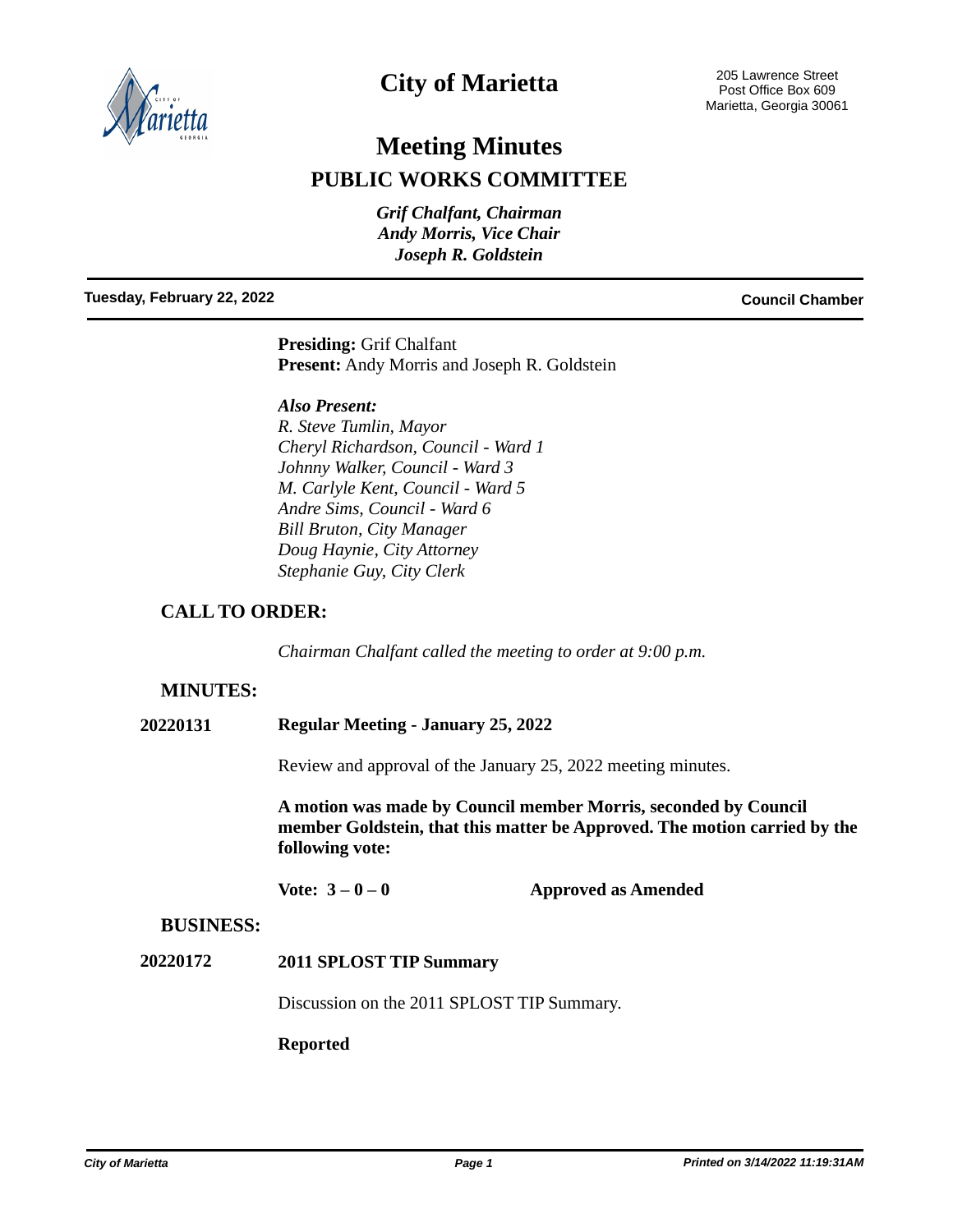| 20220173 | <b>2016 SPLOST TIP Summary</b>                                                                                                                                                                                                                                                                                                                                                                                                                                                                                       |
|----------|----------------------------------------------------------------------------------------------------------------------------------------------------------------------------------------------------------------------------------------------------------------------------------------------------------------------------------------------------------------------------------------------------------------------------------------------------------------------------------------------------------------------|
|          | Discussion on the 2016 SPLOST TIP Summary.                                                                                                                                                                                                                                                                                                                                                                                                                                                                           |
|          | <b>Reported</b>                                                                                                                                                                                                                                                                                                                                                                                                                                                                                                      |
| 20220174 | <b>January 2022 Public Works Departmental Performance Report</b>                                                                                                                                                                                                                                                                                                                                                                                                                                                     |
|          | Discussion on the monthly activities of the Public Works Department.                                                                                                                                                                                                                                                                                                                                                                                                                                                 |
|          | <b>Reported</b>                                                                                                                                                                                                                                                                                                                                                                                                                                                                                                      |
| 20220175 | <b>2022 SPLOST Transportation Project Prioritization</b>                                                                                                                                                                                                                                                                                                                                                                                                                                                             |
|          | Consideration of prioritization of 2022 SPLOST Transportation Projects.                                                                                                                                                                                                                                                                                                                                                                                                                                              |
|          | <b>Held in Committee</b>                                                                                                                                                                                                                                                                                                                                                                                                                                                                                             |
|          | Council member Goldstein stepped down from the dais prior to the discussion<br>regarding Mountain View Road utilities.                                                                                                                                                                                                                                                                                                                                                                                               |
| 20220176 | <b>Mountain View Road Utilities - 1GW48102N</b>                                                                                                                                                                                                                                                                                                                                                                                                                                                                      |
|          | Consideration of a motion authorizing a variance from the Underground Utilities<br>ordinance to allow the installation of fiber to be over lashed on existing fiber and<br>requiring the removal of all duplicate utility poles where AT&T is "next to<br>transfer" along Mountain View Road, Polk Street, and Lindley Avenue for 2,600<br>feet. This motion does not grant a perpetual variance. AT&T must relocate<br>underground at their expense if other utilities at these locations are moved<br>underground. |
|          | Council Member Goldstein discloses that he and Philip M. Goldstein combined own more<br>than \$10,000 of stock in AT&T. Philip M. Goldstein is the father of Council Member<br>Goldstein.                                                                                                                                                                                                                                                                                                                            |
|          | The motion was made by Council member Morris, seconded by Council<br>member Chalfant, that this matter be Recommended for Approval Consent<br>Agenda. The motion carried by the following vote:                                                                                                                                                                                                                                                                                                                      |
|          | Vote: $2 - 0 - 0$<br>Recommended for Approval – Consent Agenda<br>Absent for the vote: Joseph R. Goldstein                                                                                                                                                                                                                                                                                                                                                                                                           |
|          | Council member Goldstein returned to the dais.                                                                                                                                                                                                                                                                                                                                                                                                                                                                       |
| 20220177 | <b>Merritt Road Traffic Calming Proposal</b>                                                                                                                                                                                                                                                                                                                                                                                                                                                                         |
|          | Merritt Road Traffic Calming Proposal.                                                                                                                                                                                                                                                                                                                                                                                                                                                                               |
|          | <b>Public Hearing Required</b>                                                                                                                                                                                                                                                                                                                                                                                                                                                                                       |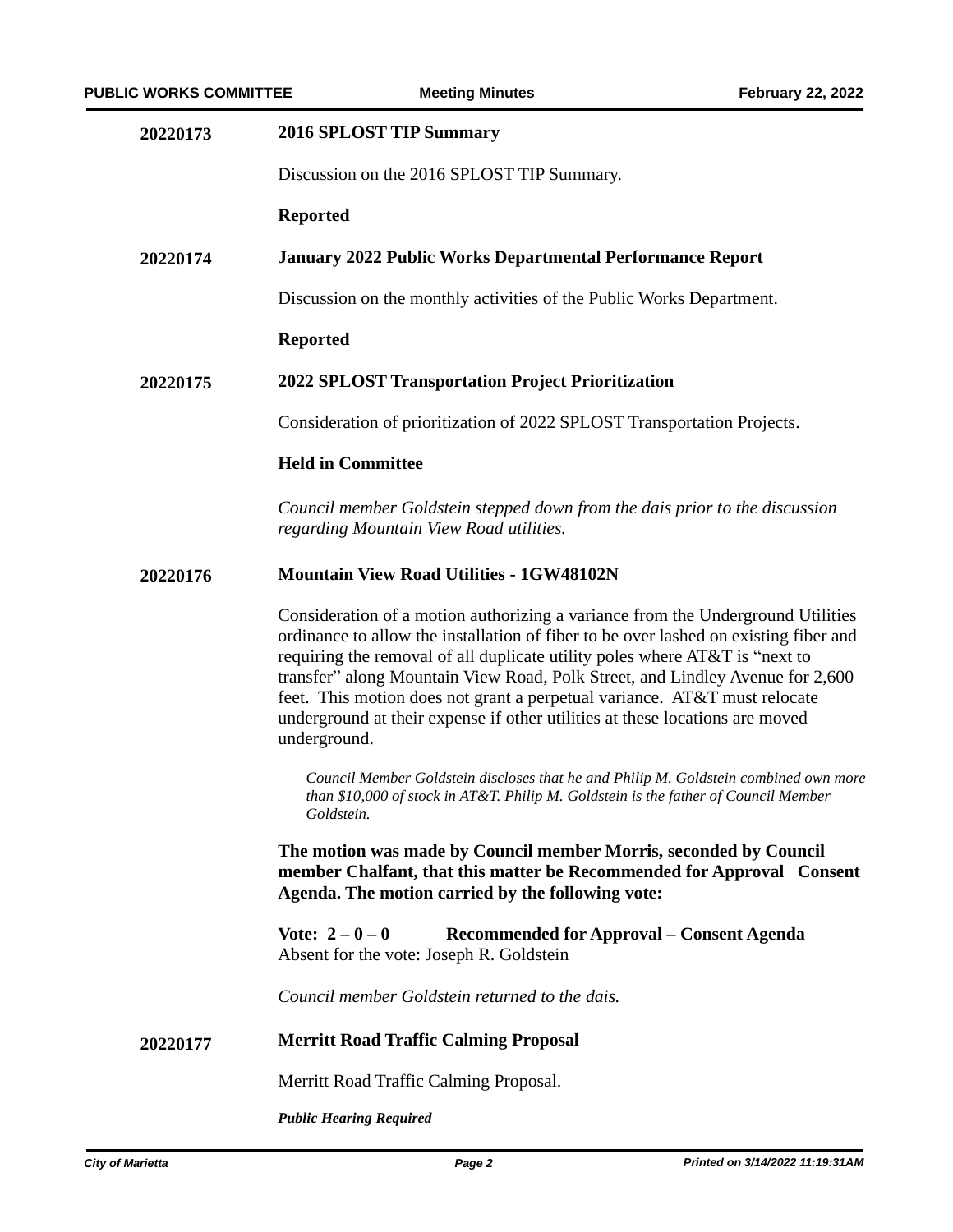*Motion authorizing Public Works to relocate the School Zone Flashing Beacon, install one (1) Driver Feedback Sign, installation of additional signage, and clearing vegetation to improve line of sight on Merritt Road.* 

**The motion was made by Council member Goldstein, seconded by Council member Morris, that this matter be Recommended for Council Agenda Non-Consent. The motion carried by the following vote:**

**Vote: 3 – 0 – 0 Recommended for Council Agenda Non Consent**

**20220178 Frasier Street Traffic Calming Proposals**

Frasier Street Traffic Calming Proposals.

*Public Hearing Required*

*Motion authorizing Public Works to install the traffic calming measures for Frasier Street between South Fairground Road and Alexander Circle. This project will include one (1) speed table and one (1) driver feedback sign.* 

**The motion was made by Council member Goldstein, seconded by Council member Morris, that this matter be Recommended for Approval Consent Agenda. The motion carried by the following vote:**

**Vote: 3 – 0 – 0 Recommended for Approval – Consent Agenda**

#### **20220179 Brookwood Drive Speed Study**

Request for Speed Study on Brookwood Drive.

*Motion authorizing Public Works to conduct the speed study of Brookwood Drive from Whitlock Avenue to Kirkpatrick Drive to determine if traffic calming devices are needed.*

**The motion was made by Council member Morris, seconded by Council member Goldstein, that this matter be Recommended for Approval – Consent Agenda. The motion carried by the following vote:**

**Vote: 3 – 0 – 0 Recommended for Approval – Consent Agenda**

**Howard Street Speed Study 20220180**

Request for Speed Study on Howard Street.

*Motion authorizing Public Works to conduct the speed study of Howard Street from Washington Avenue to Toliver Street to determine if traffic calming devices are needed.*